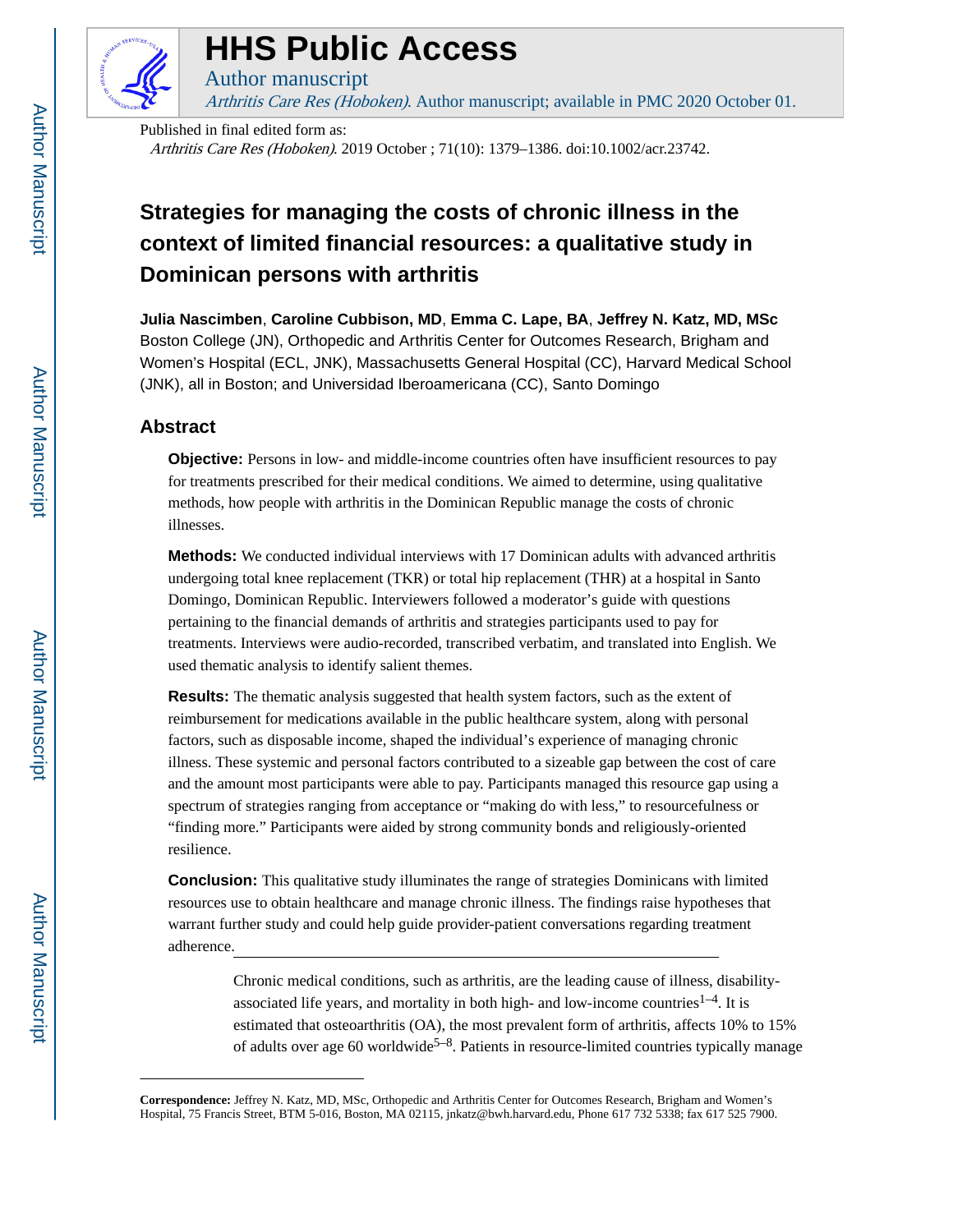arthritis with a combination of analgesics, anti-inflammatory medications, home remedies<sup>9</sup>, and behavioral coping mechanisms<sup>10</sup>. In the latter category, religion often plays an important role in coping with illness<sup>10–11</sup>. Purchasing treatments places a sizeable financial burden on individuals in low- and middle-income countries<sup>12–14</sup>, leaving them to forego part of the treatment or identify additional resources<sup>15–19</sup>. Higher out-of-pocket costs contribute to lower adherence<sup>16, 20–22</sup>, and individuals with lower socioeconomic status are less likely to adhere to treatment regimens $23-26$ .

There exists limited research on the ways in which individuals in resource-limited settings manage the costs of chronic illness given scant personal resources<sup>27–28</sup>. In particular, few qualitative studies have addressed this topic<sup>16, 29–30</sup>. These studies suggest that individuals with limited financial resources may delay care, substitute alternative medicine, and/or draw on social resources for transportation or financial support  $16, 29-30$ . There remains a need to understand how these individuals make decisions whether to utilize care and, when deciding to seek care, how they bridge any gaps in available resources. Further qualitative research can help provide nuanced insights into the coping and payment strategies utilized by patients with chronic illness in a resource-limited setting, identify obstacles to care, and generate hypotheses for future studies. The objective of this study is to use qualitative methods to examine how people with arthritis living in the Dominican Republic, a middle-income country with stark income inequality<sup>31</sup>, make decisions about utilizing healthcare given the scant resources available to them. The study's guiding questions were, "How do Dominican individuals living with arthritis and other chronic conditions manage the costs of chronic illness? How do they make healthcare utilization decisions?"

# **Participants and Methods**

## **Setting**

The Dominican Republic occupies the eastern portion of the Caribbean island of Hispaniola. Approximately 30.5% of the population lives below the international poverty line<sup>32</sup>. The government spends roughly 4.4% of the per capita gross domestic product (GDP) of \$6,722 on healthcare<sup>33–34</sup>. The government-subsidized health insurance plan (the 'subsidized regime'), Seguro Nacional de Salud (SENASA), is the most widely used among impoverished, unemployed, or disabled Dominicans<sup>31</sup>. SENASA covers much less expenditure than the plans covering salaried workers ('contributive regime') and the quality and reliability of services is known to be lower<sup>31</sup>. SENASA benefits typically cover the costs of catastrophic care, some medications, and ambulatory care, but provide limited coverage for specialty care, including joint replacement, and multiple medications.

#### **Participants**

Seventeen participants were selected from the 42 patients chosen for Operation Walk Boston (OpWalk Boston) 2017. As there were no exclusions for this study, a random assortment of OpWalk participants was approached either before surgery (at least 2 hours) or postoperatively (not on the same day as surgery). OpWalk Boston is a nonprofit, volunteer organization that has conducted annual trips since 2008 to provide total hip and knee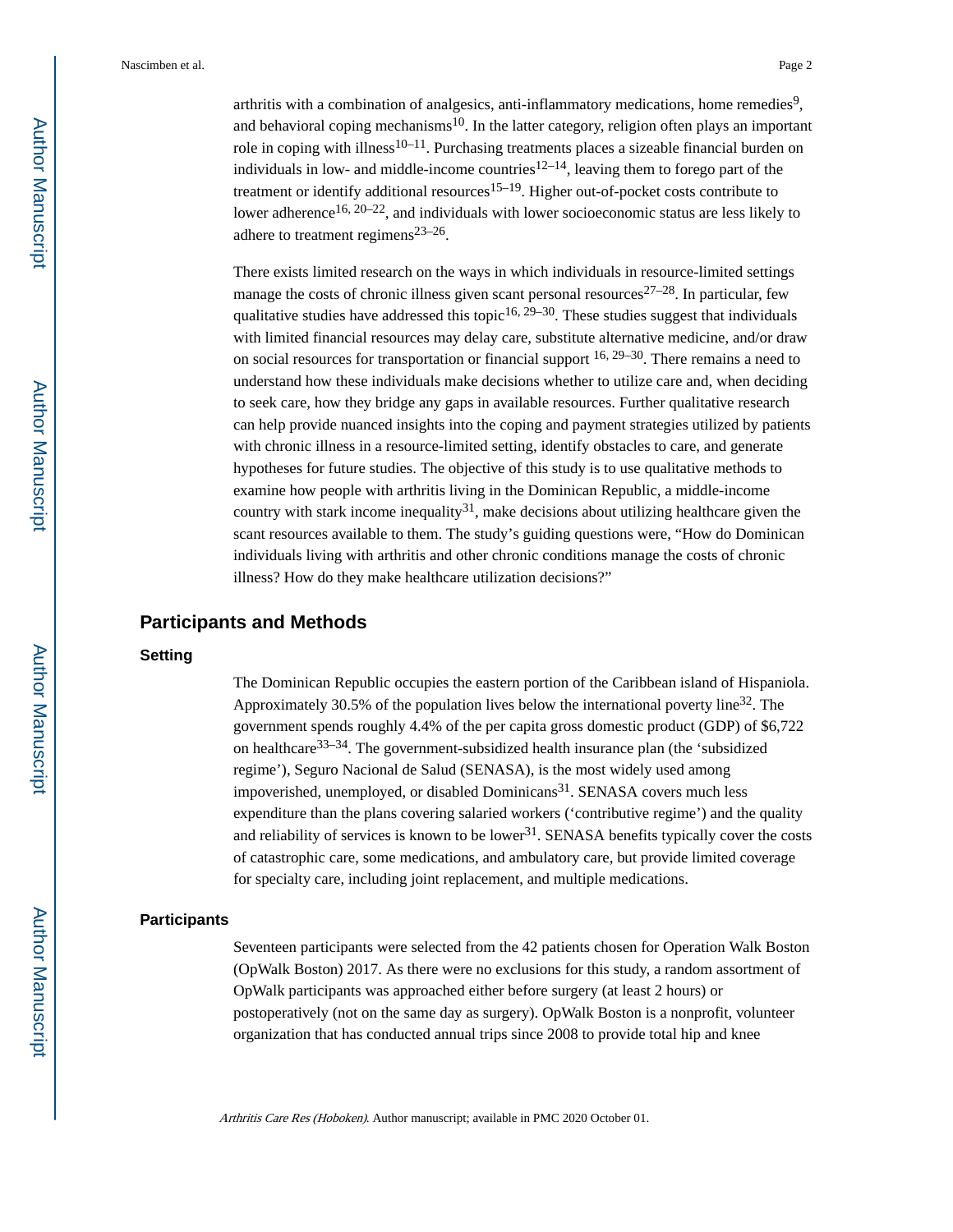replacement (THR and TKR, respectively) surgeries to financially limited individuals in the Dominican Republic.

Patients learn about OpWalk through advertisement, word of mouth, or physician referral, and are selected based on financial and medical criteria. Patients are considered financially eligible if they do not have sufficient health insurance or personal funds to cover the costs of surgery. Medical eligibility criteria include symptomatic, radiographically advanced hip and/or knee arthritis, and otherwise stable health status. All participants were assured that their participation was voluntary, anonymous, and would not affect the care administered to them by OpWalk. All participants provided verbal consent. The study was approved by the Partners Healthcare IRB (protocol number 2010P\_000082).

#### **Procedures**

Two interview teams, each including at least one native Spanish speaker, performed 17 interviews over 3 days during OpWalk Boston 2017. Interviews were conducted in Spanish and audio-recorded. Interviewers followed a moderator's guide (Table 1), developed and reviewed by Boston and Dominican members of the research team to ensure that all questions were comprehensible and appropriate. Interviews were organized to flow as a conversation might, beginning with general questions about experiences with arthritis and progressing to more specific probes about coping with the financial demands of healthcare. Recordings were transcribed and translated into English by one of the authors, who is bilingual (CC), and verified by a second bilingual colleague. Participant identifiers were removed from the transcripts, and speakers are identified by study ID number alone.

#### **Thematic Analysis**

With data from all transcripts, we conducted thematic analysis, a commonly used inductive method of qualitative analysis<sup>35</sup>. First, investigators coded a portion of the transcript text, using words or phrases to identify the most basic segments of data deemed meaningful in relation to the guiding questions of the study: How do Dominican individuals living with arthritis and other chronic conditions manage the costs of chronic illness? How do they make healthcare utilization decisions?. Comparing the transcripts coded by each investigator, a single coding scheme was developed. Two co-authors (JN, CC) then coded the remaining data according to this scheme, adding codes when necessary to reflect relevant ideas that we had not identified in the first portion of data coded.

Next, themes were generated. Themes express patterns in the data in relation to the guiding questions of the study, often by grouping codes or otherwise expressing relationships among them. The investigators met to develop an initial thematic scheme comprising themes, subthemes, and ideas about the relationships among them. Two investigators (JN, CC) linked all transcript excerpts with the appropriate themes using qualitative data analysis software (Dedoose). Themes and their interrelationships were portrayed visually in a thematic map (Figure 1). All investigators met to refine the thematic scheme and thematic map, and all approved the final versions.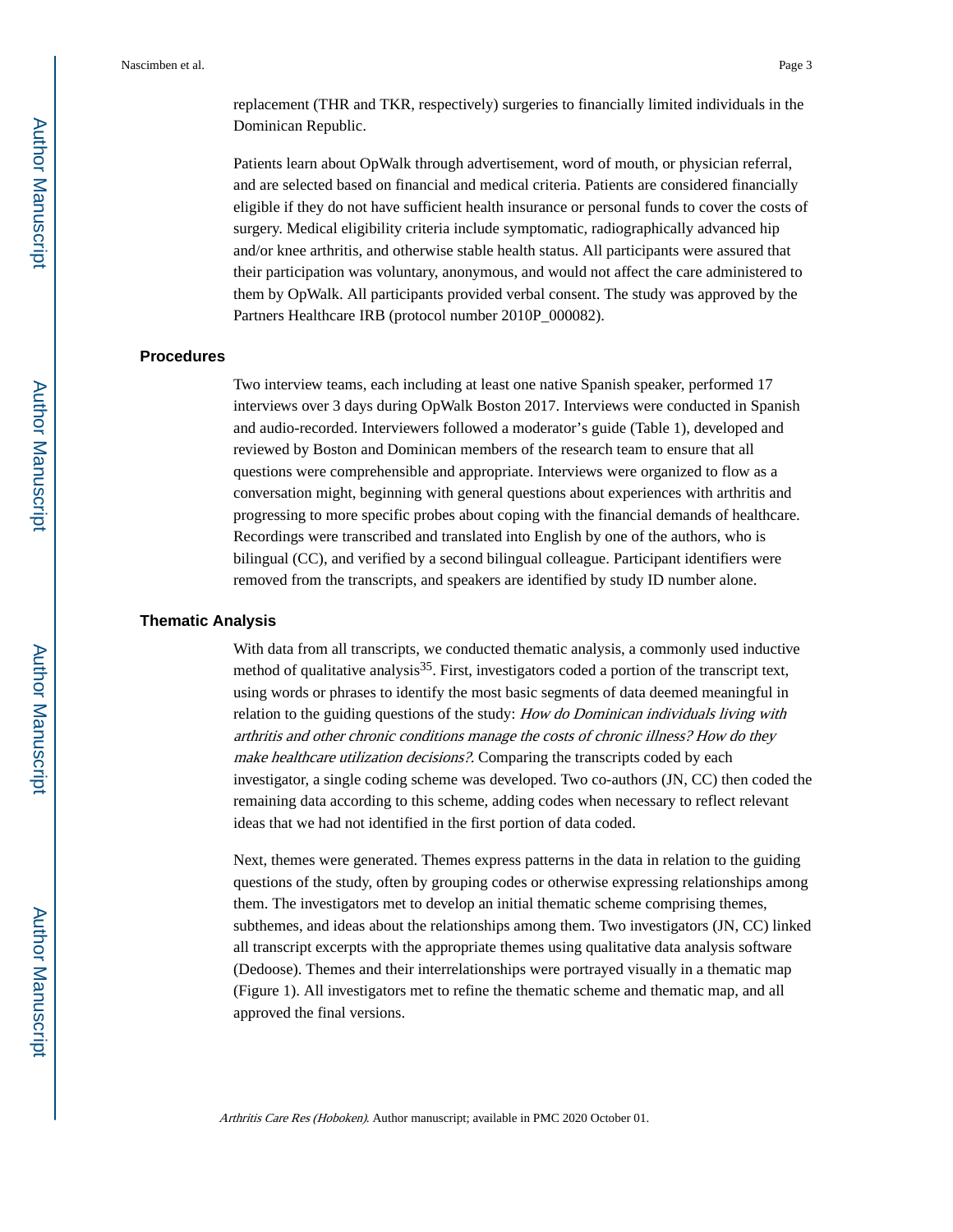# **Results**

#### **Participants**

Of the 42 individuals participating in OpWalk 2017, 17 were approached for interviews and all consented. Two were male and 15 were female, all between the ages of 32 and 86. Nine had suffered from joint pain for 5–15 years, and 8 for over 15 years. One participant had rheumatoid arthritis (RA), while the rest had OA (risk factors among the participants with OA included prior injury, obesity, and older age). Nine of the participants lived in Santo Domingo (where the hospital is located) and 8 were from outside the capital city.

#### **Results of Thematic Analysis**

Themes were identified and grouped into two broad categories: factors contributing to an imbalance between participants' resources and their healthcare needs (Figure 1, top half), and the spectrum of coping mechanisms addressing this imbalance (Figure 1, bottom half). The following section describes each theme or subtheme and presents supporting interview data. A comprehensive list of supporting quotations is provided in the online appendix.

# **A. Factors Contributing to Imbalance Between Available and Needed Resources**

**1) Healthcare Systems:** Participants noted that private healthcare has a variety of advantages over public healthcare but is not affordable for the majority of Dominican citizens. The individuals selected for OpWalk were all insured by government-subsidized SENASA, which does not cover costly elective procedures such as THR and TKR. Many participants talked about the barriers arising from lack of adequate insurance or personal resources:

"With the insurance I had he charged me  $500$  pesos"...<sup>†</sup> But...they took my insurance away, and when I returned to him I had to pay 1,500. I no longer have that so I go home."  $(1021)$ 

Others mentioned quality issues, including specialist scarcity, in the public hospitals that they used when private clinics were not accessible:

"I don't worry about going to doctors that are good. Because if I don't have money I go to the Goico [a public hospital], I go to the medical dispensaries that are in the poor neighborhoods, you see?" (1021)

**2) Cost:** A major contributor to limited access was the cost of healthcare, which inhibited both care and treatment:

"Moderator: Ok. If you can't pay for a medical appointment, generally do you lose the appointment, or try to find the money somehow?

1073: No—well sometimes I lose it …

<sup>\*</sup>At the time of the interview 500 Dominican pesos was worth approximately 12 U.S. dollars at an exchange rate of 40 pesos per dollar. †Ellipses indicate nonverbal utterances and redundant phrases that the authors removed for the sake of presenting quotations

succinctly.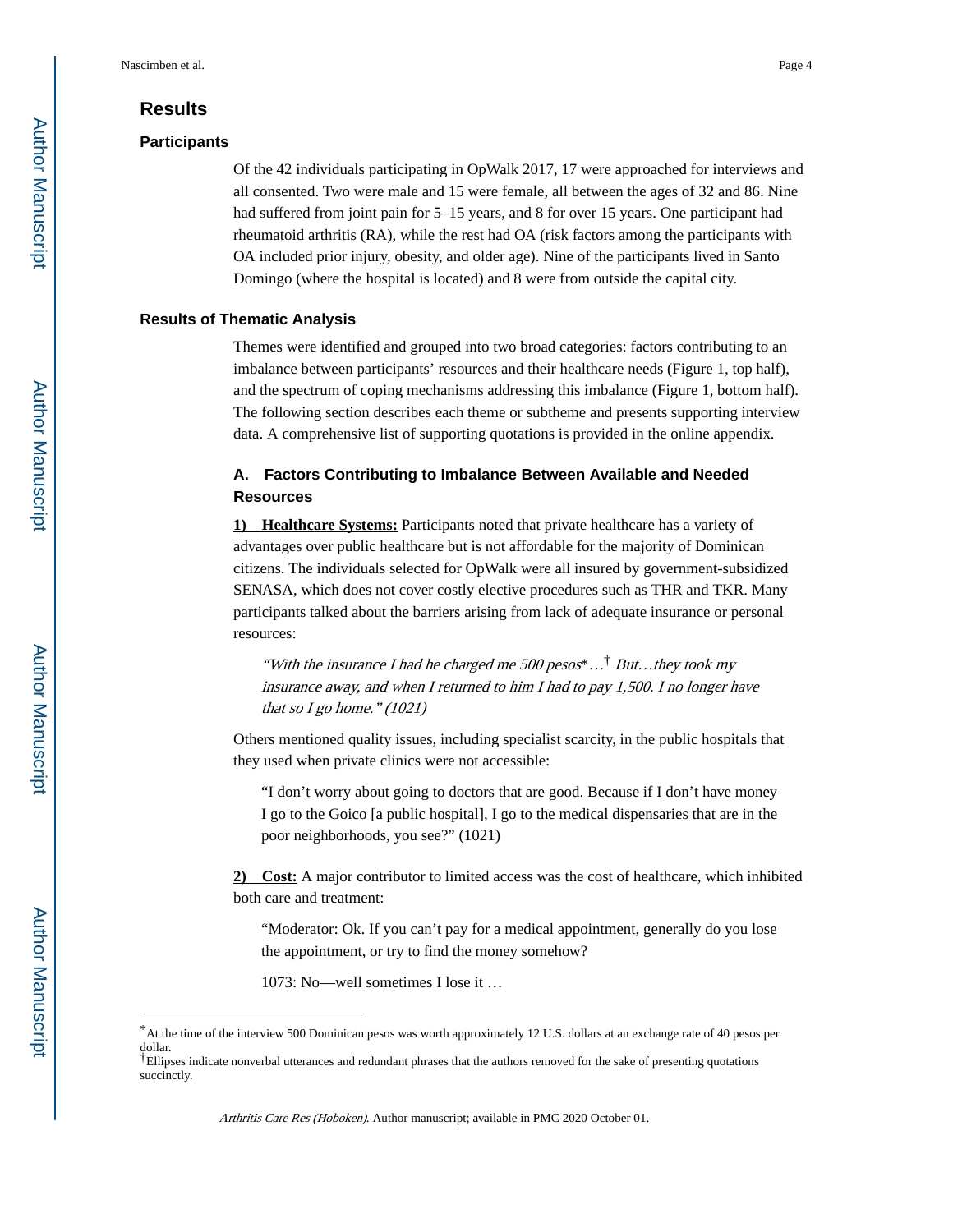Moderator: Have you ever had problems to—to buy those medications?

1073: Of course! Of course."

Often, the inability to afford medicine offered at an ordinary pharmacy drove participants to seek cheaper options at economy pharmacies. These boticas offer a variety of alternative treatments (e.g. menthol) as well as reduced doses of standard over-the-counter painkillers. However, some of the participants expressed distrust in these economy pharmacies because the medicine purchased there may be less effective.

"I don't like medications from the economy pharmacy because…[they] don't have many …components." (1063)

To manage financial limitations, some participants received discounts from social services:

"There, you go and after they give you the little paper you go to a department that they send you to, Social [services], and…if you can prove with your information that you don't have the capacity to pay what is needed to pay, they reduce the price." (1031)

**3) Transportation:** Lack of transportation also emerged as an important barrier. Sometimes the burden of finding a ride to the hospital proved immense. Furthermore, not all participants lived within the vicinity of the hospital.

"Sometimes I was late, because from here in the city to where I live takes about two hours." (1076)

Some sought rides with family members or friends, but others were restricted to public transportation, which in some cases became another financial burden:

"1015: I have to get around in a taxi.

Moderator: Ok and if you don't have enough for the fare… Do you lose the appointment?

1015: I lose the appointment."

Some participants mentioned being unable to make the trip to the pharmacy due to limited physical function. Participants called on family members to make these trips or utilized pharmaceutical delivery services.

**4) Disease Experience:** Most participants had been suffering from joint pain for several years. Many also reported having comorbidities that required medical attention, hypertension being especially common. Some used wheelchairs to move around. Many reported severe limitations in daily routine.

"It has affected my life…immeasurably. Because… it has deteriorated my knees, everything, and I can't walk." (1054)

While some participants were able to obtain analgesics for their joint pain, others lacked the necessary resources: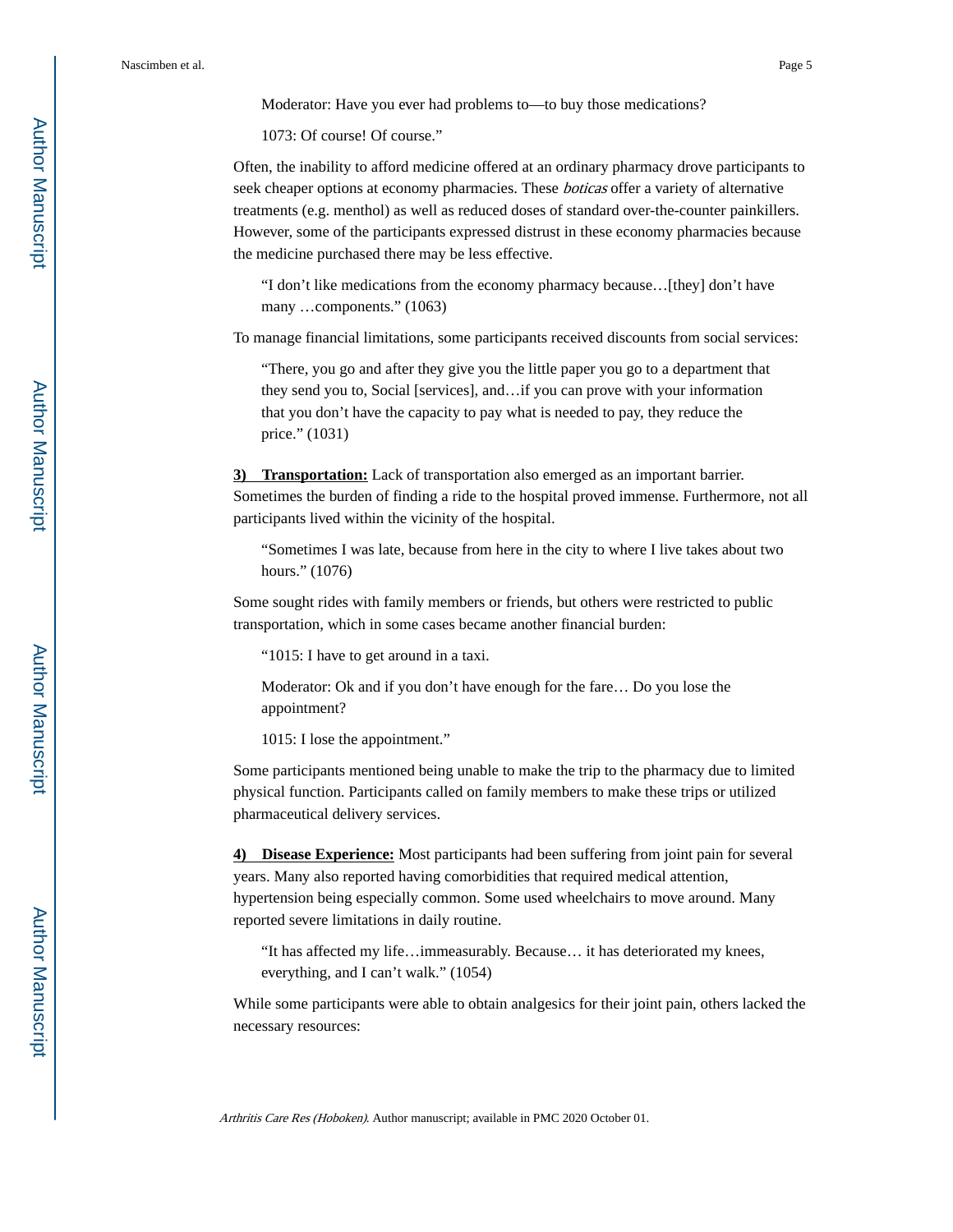"If you get sick, and you don't have medications, what are you going to do, tell me? You have to stay that way because you don't have medications." (1021)

Ultimately, many were dissatisfied with their situations. Some expressed frustration with the system or felt ignored due to lack of coverage:

"1029: The Hippocratic oath does not exist anymore.

Moderator: You think [doctors] are insensitive?

1029: Totally"

Together, these first four themes portray an imbalance between participants' healthcare needs and the resources required for accessing healthcare. Due to this imbalance, participants faced difficult decisions: how to expend resources, prioritize treatments, and manage their illnesses without added costs.

#### **B. Strategies to Cope with an Imbalance Between Available and Needed**

**Resources—**Participants adopted coping strategies in response to lacking the resources needed to acquire healthcare. We identified eight themes, which encompass six additional sub-themes, regarding these strategies. We plotted these on a spectrum, in which the left end represents strategies employed to "make do with less" and the right end represents acquiring additional resources (Figure 1). We note that some of these strategies represent deliberate choices by participants (e.g. decisions to miss doses of medications to make a fixed supply last longer), while in other circumstances the strategies seemed less deliberate but ultimately served the same purpose of stretching resources (e.g. genuine fear of medications).

**1) Religiosity and acceptance:** On the far left of the spectrum are the strategies derived from acceptance of one's condition (as opposed to actively trying to change it). Religiosity was a means of support:

"One prays, 'God help me take away this pain', because, He is the one who can do everything." (1008)

Others ascribed to their deity the power to improve their condition:

"Well, that's how I held on until God wanted …waiting to find something someday." (1063)

Acceptance allowed participants to feel as if they had adapted to the circumstances of their illness:

"I adapt to my--my circle of poverty…that exists." (1076)

**2) Non-adherence:** Moving to the right on the spectrum, some participants were deliberately non-adherent to their treatment regimens<sup>22</sup>. This non-adherence had the result of reducing the gap between needed and available resources. As noted earlier, some participants described being non-adherent for reasons other than conserving resources. Some felt that treatment was either unnecessary because their condition was not debilitating enough, or useless due to the advanced degree of their disease:

"I no longer use anything because it hurts all over." (1011)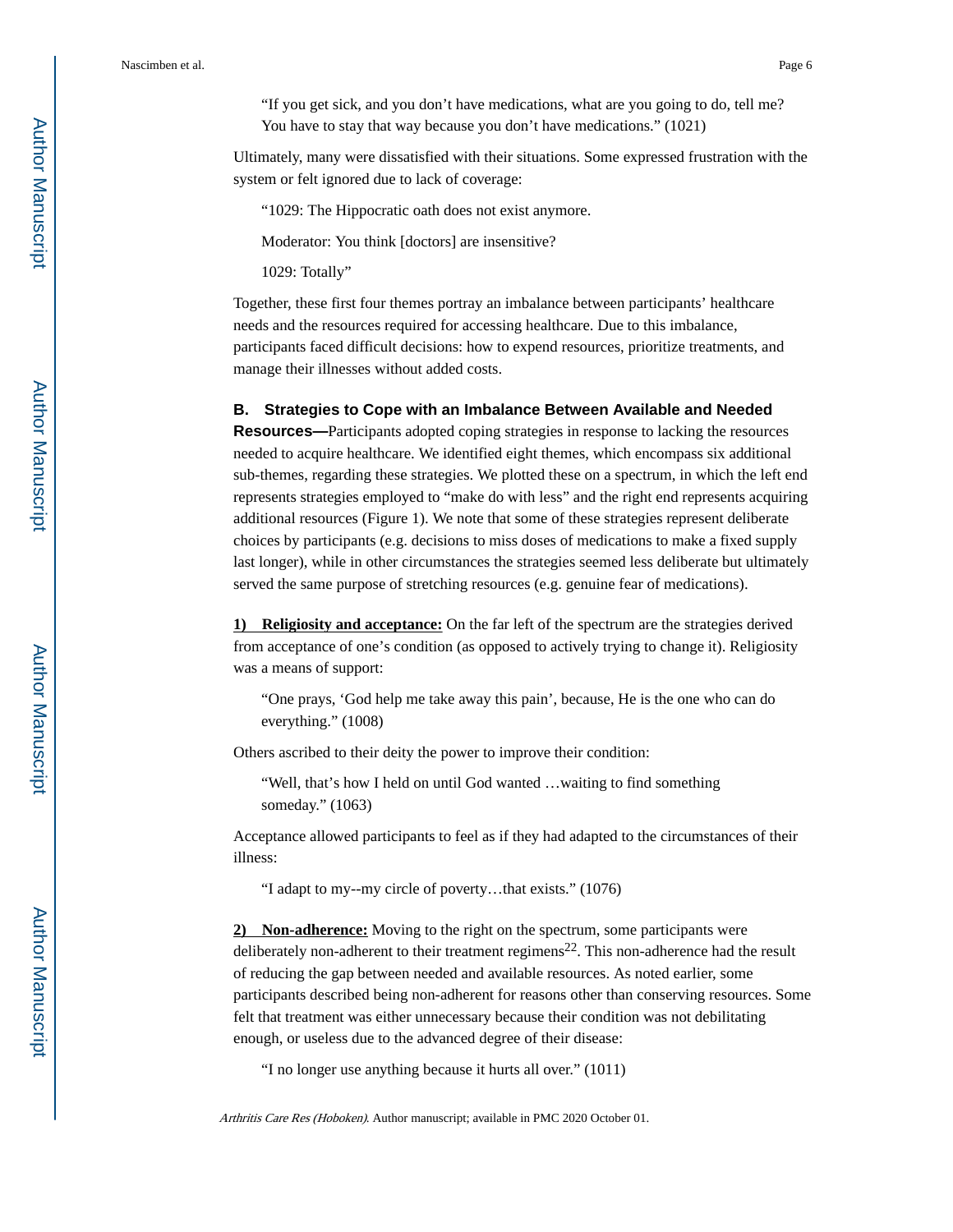Others were non-adherent less purposefully, due to forgetfulness:

"Sometimes I don't take it because I forget to." (1073)

**3) Fear of medications:** Several participants expressed fears that commonly prescribed arthritis medications would impact their health negatively if taken too frequently. Such fears provided another, distinct motivation (in addition to lack of resources) for using less medication. Some described a fear of addiction that motivated deliberate under-dosing:

"I take [medication] when it hurts, when I feel too much pain. I don't like to get myself addicted." (1015)

Others discontinued use of arthritis medications because they feared side effects:

"I don't want to saturate my liver and my kidneys." (1029)

Having comorbidities, such as gastritis, diabetes, and/or hypertension made some participants more wary of medication side effects.

"I go to the doctor for rheumatism, the muscle pains. I go for my stomach…eh…I go…you know that, the stomach is something that is harmed by those medications you take." (1031)

**4) Internal resources (resilience, endurance, pride):** Many participants used internal resilience, endurance, and other emotional resources to cope with advanced disease:

"Moderator: Last year you didn't see any doctors for your legs?

1063: Mmm no. I put up with it.

Moderator: And why…do you prefer to not go to the doctor?

1063: Well, because the solution was an implant and I couldn't get it."

Some emotional resources, such as pride, discouraged participants from searching for additional material resources:

"Because if a poor person doesn't have [money] they're not going to do what they can't afford because then they lose their merit and dignity." (1021)

**5) Prioritization:** Participants commented on the challenge of balancing different financial responsibilities. The low socioeconomic status of many participants placed them in the position of choosing among basic needs.

*5a. Prioritize basic needs:* Some participants chose to use their scant economic resources to cover basic needs, such as food and housing, with the awareness that it would impact their treatment regimen:

"I have had times where I have enough to buy the medication but not to eat the food I need on a daily basis. So I have to take out from what I saved for my medication in order to buy the week's food." (1031)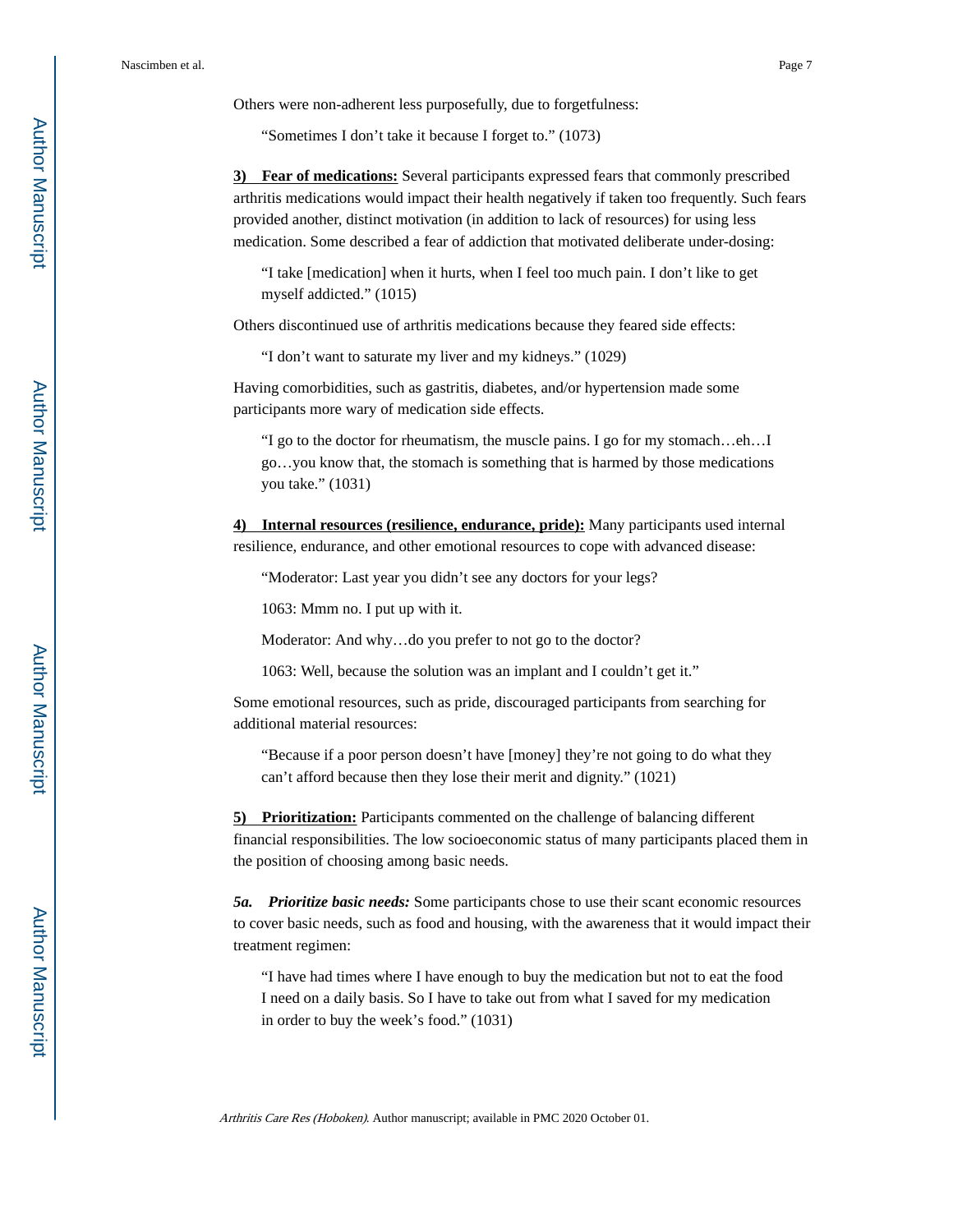*5b. Stretch the prescription:* Unwilling to forego treatment entirely, some participants employed strategies to make their medications last longer, either skipping doses, using an incomplete course of treatment, or using lower doses of their prescribed medications:

"Moderator: Have you ever omitted doses or stopped taking the medication, or used a lower dose because you couldn't pay for the prescribed amount?

1049: Well, sometimes, because sometimes you have limitations and I've had to lower [the dose]. I've put up with this pain, due to not having [medication] in those moments"

*5c. Prioritize medications:* Some participants were steadfast in prioritizing their medications above other necessities:

"Moderator: Would you stop buying other things, like clothes?

1029: Of course yes. I even stopped buying quality food."

**6) Save money:** Another strategy toward the right of the spectrum was saving money for medications. Some participants did so by allocating resources for medications immediately after receiving their monthly income:

"At least I almost never miss [my medication], because every month I take money to buy it…I set that money [aside]. I take it out first." (1054)

Others sought less costly treatments, even if they were less effective:

"Sometimes I take more acetaminophen, which is another thing for the pains. Because it is less expensive, you see? If I don't have money then I have to buy what's least expensive to always maintain myself." (1021)

**7) External sources of money:** On the far right of the spectrum we placed strategies focused on finding additional resources. External sources of money, those which would not be within the participant's immediate reach under other circumstances, were a significant help for many in accessing health care.

*1. Family:* Perhaps the most important external source of money was the participant's own family, whether small or large, nuclear or extended, near or far. Larger families provided more security in this regard. Asked what they would do if they needed more money, one participant answered:

"I ask for it. That's what I have four boys for. Four daughters and four boys, I have eight." (1063)

*2. Other social networks:* Participants described calling on additional social networks, such as employers or religious communities.

"I belong to the church of the Adventists, and they have helped me with a prescription." (1011)

One woman who worked as a domestic employee recalls: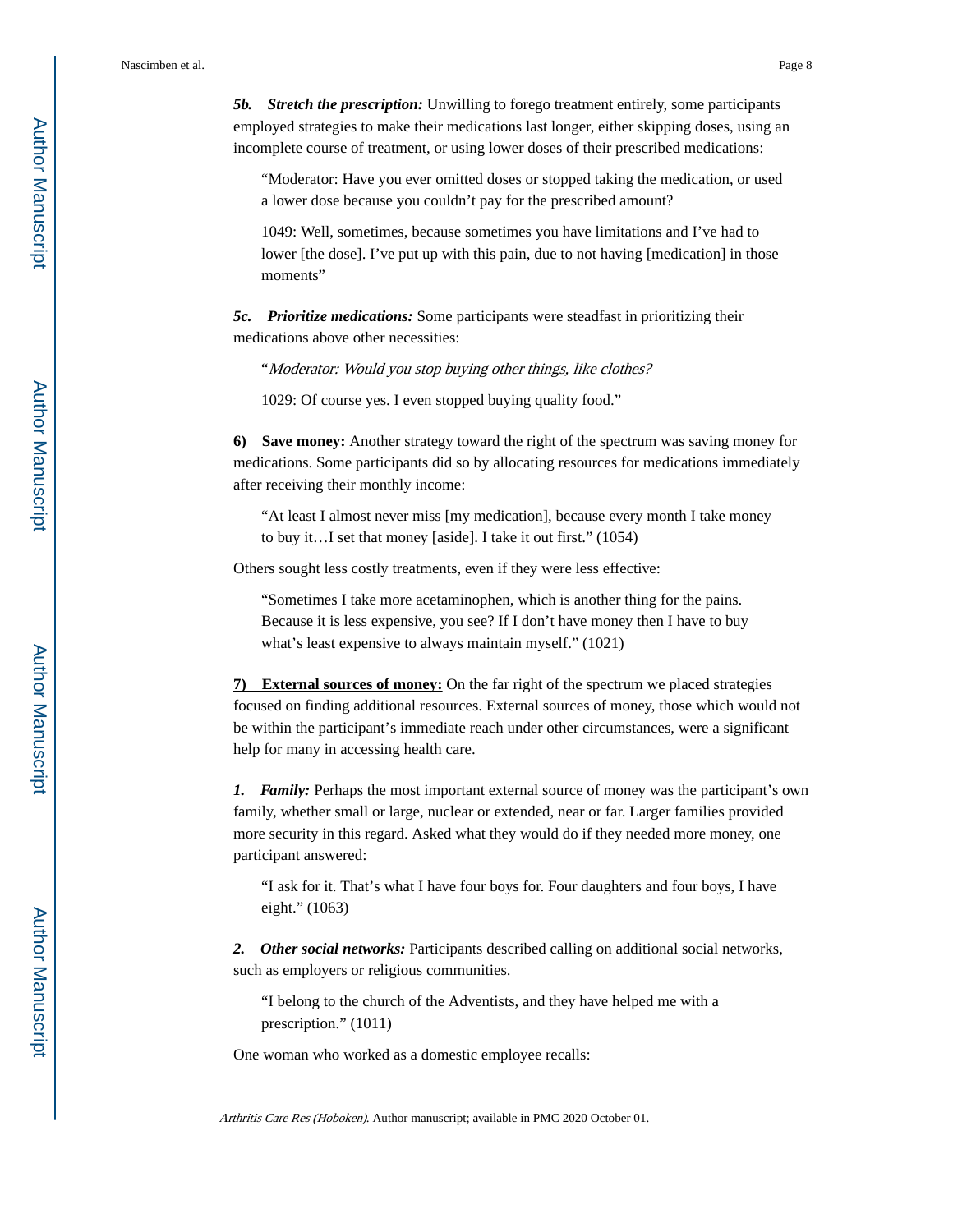"I have worked in a house. They helped me a lot… I am alive today because of them. However many times I got sick, they would lay me down, call their doctor, and they would take care of me." (1051)

Some even utilized their social connections to obtain medications on credit:

"The people at the pharmacy are very good friends of mine. I never have to worry about the payment. I pay my last bill and I take a medication." (1029)

*3. Loans:* Others deferred to more formal mechanisms and applied for loans:

"Well I took loans. Since we teachers have a cooperative bank that we save up in, so I had to take a loan…Later they discount it from my own salary." (1049)

**8) Home remedies:** One strategy that was employed throughout the entire spectrum was the use of home remedies as adjunctive, lower-cost therapies<sup>9</sup>. Thirteen of the participants described some type of home remedy in their treatment repertoire. Home remedies varied in their composition and use, from soursop leaf teas to sesame seed mixtures with honey.

"I wash the sesame seeds, leave them to dry, and then I heat them in a pot and I pour in the honey to eat it. It works for your bones." (1053)

**C. Thematic map—**The thematic map (Figure 1) depicts relationships among the themes and subthemes described above. Themes in the top half represent contributors to an imbalance between participants' healthcare needs and the resources available. The remaining themes represent the strategies that participants report using in response to this imbalance. These range from strategies that decrease utilization of healthcare (whether intentionally or coincidentally) at the left, to strategies that involve actively seeking additional resources at the right (summarized by the principles "make do with less" and "find more," respectively).

# **Discussion**

We conducted 17 interviews to understand how individuals in resource-limited settings cope with chronic arthritis and other comorbid illnesses and seek resources to obtain care. We found that systemic factors related to the public healthcare system, insurance access, and transportation contributed to an imbalance between the healthcare participants could afford and their perceived needs. In response, participants developed diverse coping mechanisms and resource acquisition strategies.

Our qualitative approach allowed us to identify a range of strategies that underinsured Dominicans may use to manage chronic illness in the context of low resource availability. Two previous qualitative studies in the same setting (Hospital General de la Plaza de la Salud, Santo Domingo) have investigated modes of coping with arthritis. Yu and colleagues found that participants coped with pain while utilizing relatively little pain medication, in part by using non-pharmacologic therapies and social support networks<sup>12</sup>. Niu et al. similarly identified strategies that patients used to manage pain without medication (e.g., prayer) and to obtain medication (e.g., family financial support)<sup>11</sup>. Recognizing that comorbid conditions present competing demands for a patient's resources, we elicited a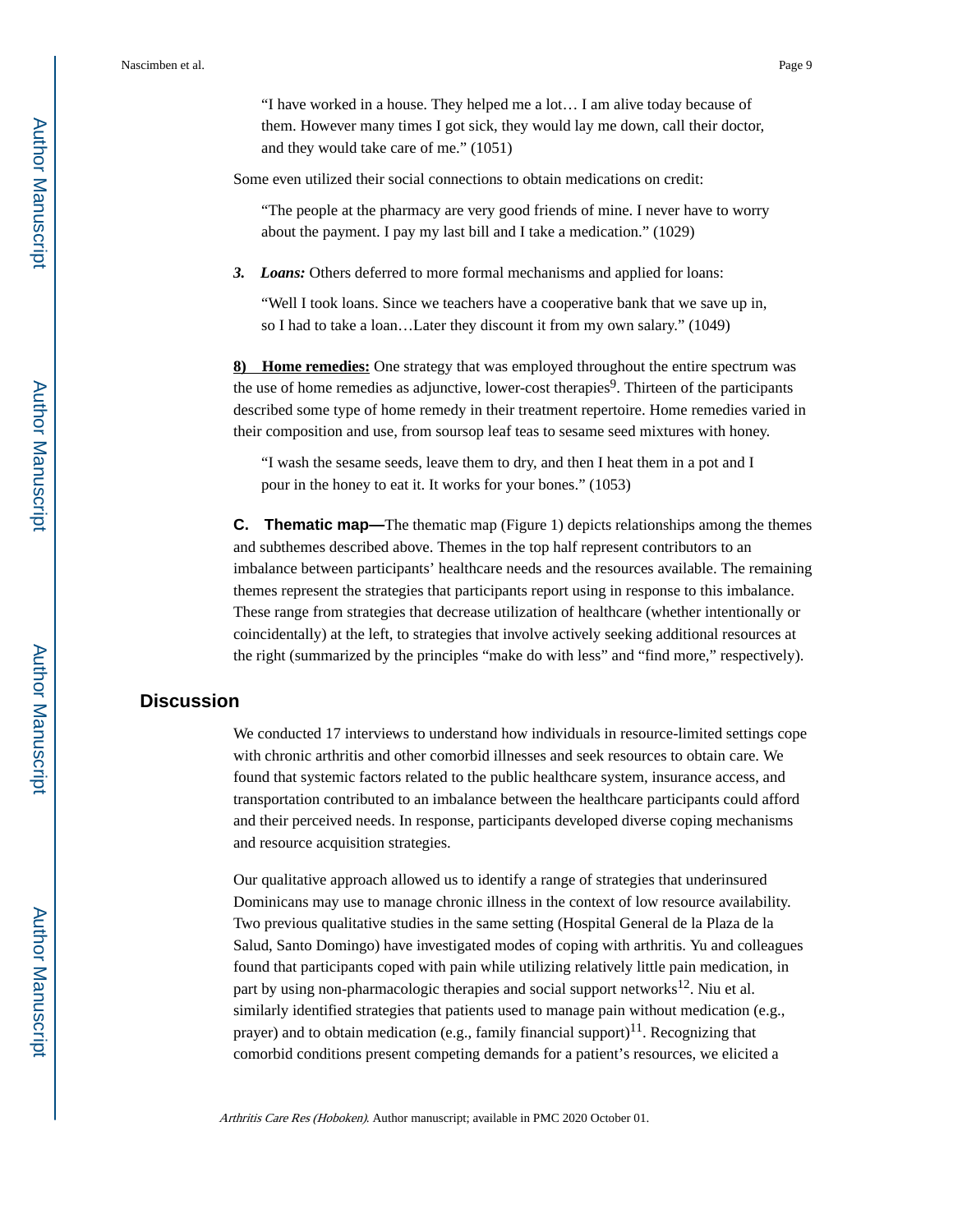more complete picture of factors that influence participants' utilization decisions by asking participants about how they obtain medication and other healthcare in general, not exclusively for arthritis. We note, for example, that hypertension and diabetes are common among Dominicans with osteoarthritis; thus patients' needs often include treatments (e.g. medications) for these comorbid illnesses.

A similar suite of strategies emerged in a qualitative study of individuals in a medically underserved area of the United States. Participants described prioritizing their basic living expenses, drawing on social networks for financial and transportation help, and delaying care or managing conditions independently as long as possible<sup>30</sup>. Previous studies also suggest that individuals with limited financial resources compensate with social resources to access healthcare<sup>27</sup>, and that alternative medicine plays an important role<sup>29</sup>.

Elaborating on prior findings, we found that individuals' coping strategies could be viewed along a spectrum (Figure 1) from accepting limited resources to seeking additional resources. The strategies toward the left of this spectrum are generally more passive. Religious beliefs, for example, were often cited as helping participants accept their illnesses, reflecting the well-documented importance of religion in Dominican culture<sup>11</sup>. Moving further to the right on the spectrum, participants harnessed their resilience, creativity, and entrepreneurialism to find additional resources for healthcare.

The findings of our qualitative analysis should be viewed as hypothesis-generating. These qualitative data suggest a set of themes related to managing chronic illness with scant resources, but further detailed, quantitative studies are needed to confirm these observations. Additionally, participant characteristics limit the extent to which we may generalize findings. Our participants were all Dominicans with advanced arthritis who were scheduled to undergo joint replacement. The majority were female. Coping strategies might differ in individuals with less severe arthritis, males, and people living in countries with different cultural practices and policy contexts.

These findings suggest avenues for further research and also have implications for clinical practice and policy. For clinicians working in low-income settings, it would be valuable to understand the strategies a patient may use when managing chronic illness, such as skipping doses or eliminating certain medications entirely, and why they may employ these strategies. Participants reported that coverage under SENASA was often insufficient even for basic medications and office visits. In addition, transportation was a significant barrier for many participants. The findings highlight the need for policies addressing underinsurance and transportation-related barriers to care. Without changes in the cost of services or the level of support provided to patients, the trends noted in our work will likely persist.

# **Supplementary Material**

Refer to Web version on PubMed Central for supplementary material.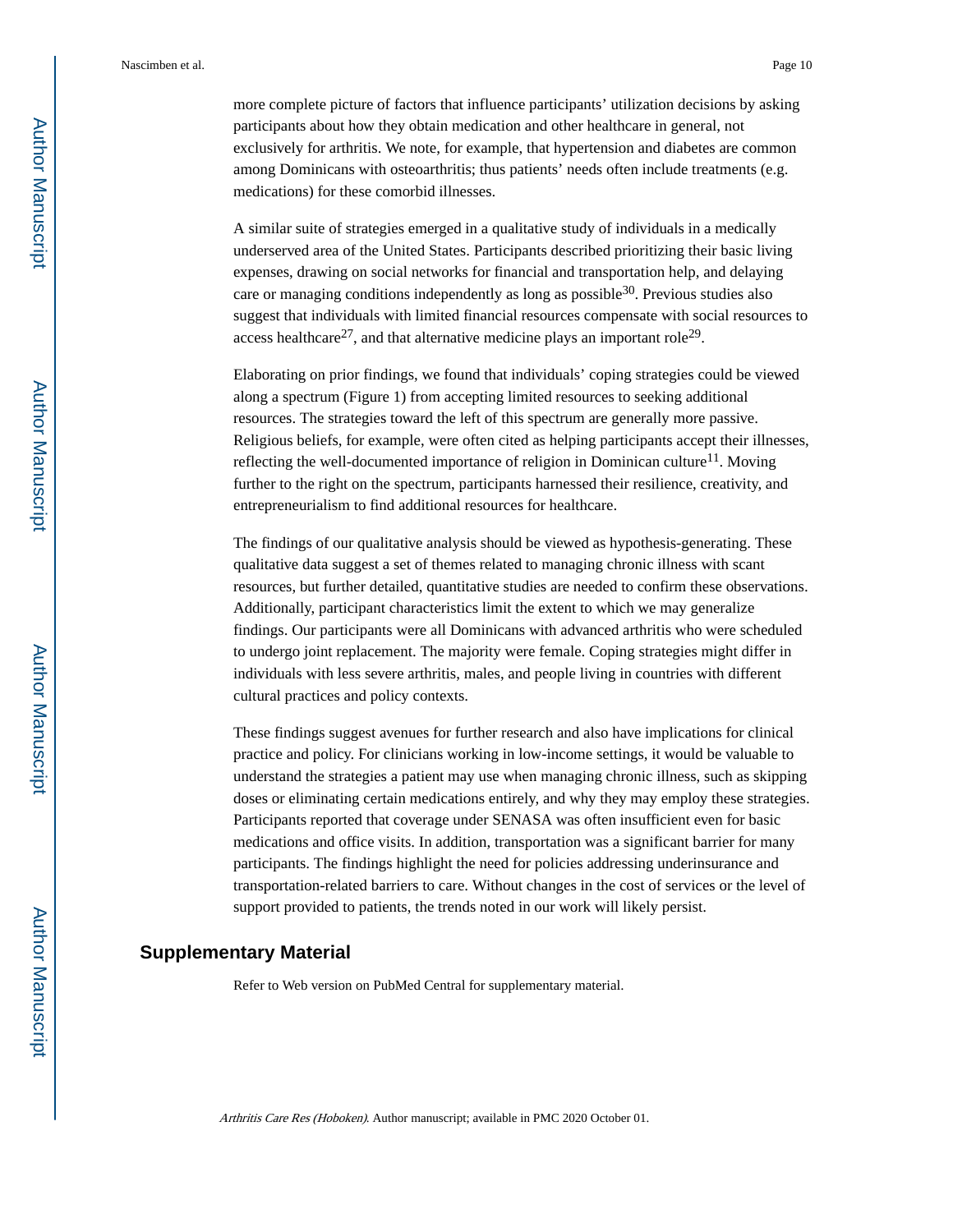# **Acknowledgements:**

We are grateful for the invaluable assistance of Elismiver Severino and Karla Subero, who helped conduct the interviews.

Supported in part by NIH (NIAMS) Grant P30AR072577

## **References**

- 1. Fries JF. Aging, natural death, and the compression of morbidity. N Engl J Med 1980;303:130–5. [PubMed: 7383070]
- 2. Koehlmoos TP, Anwar S, Cravioto A. Global health: chronic diseases and other emergent issues in global health. Infect Dis Clin North Am 2011: 25(3): 623–38. [PubMed: 21896363]
- 3. Anderson GF. Missing in action: international aid agencies in poor countries to fight chronic disease. Health Affairs 2009; 28(1): 202–205. [PubMed: 19124871]
- 4. Mitchell-Fearon K, Waldron N, Laws H, James K, Holder-Nevins D, Willie-Tyndale D, et al. Noncommunicable diseases in an older, aging population: a developing country perspective (Jamaica). J Health Care Poor Underserved 2015; 26(2): 475–487. [PubMed: 25913345]
- 5. Hosseinpoor AR, Bergen N, Mendis S, Harper S, Verdes E, Kunst A, et al. Socioeconomic inequality in the prevalence of noncommunicable diseases in low- and middle-income countries: Results from the World Health Survey. BMC Public Health 2012; 12:474. [PubMed: 22726343]
- 6. Elders MJ. The increasing impact of arthritis on public health. J Rheumatol Suppl 2000, 60:6–8. [PubMed: 11032095]
- 7. Zhang Y, Jordan JM. Epidemiology of osteoarthritis. Clin Geriatr Med 2010; 26:355–69. [PubMed: 20699159]
- 8. Brennan-Olsen SL, Cook S, Leech MT, Bowe SJ, Kowal P, Naidoo N, et al. Prevalence of arthritis according to age, sex and socioeconomic status in six low and middle income countries. BMC Musculoskelet Disord 2017; 18:271. [PubMed: 28633661]
- 9. Oyebode O, Kandala NB, Chilton PJ, Lilford RJ. Use of traditional medicine in middle-income countries: a WHO-SAGE study. Health Policy Plan 2016; 31(8): 984–991. [PubMed: 27033366]
- 10. Babington LM, Kelley BR, Patsdaughter CA, Soderberg RM, Kelley JE. From recipes to recetas: health beliefs and health care encounters in the rural Dominican Republic. J Cult Divers 1999; 6(1): 20–25. [PubMed: 10335171]
- 11. Niu NN, Davis AM, Bogart LM, Thornhill TS, Abreu LA, Ghazinouri R, et al. Patient disease perceptions and coping strategies for arthritis in a developing nation: a qualitative study. BMC Musculoskelet Disord 2011; 12:1–9. [PubMed: 21199576]
- 12. Yu A, Devine CA, Kasdin RG, Orizondo M, Perdomo W, Davis AM, et al. Pain management among Dominican patients with advanced osteoarthritis: a qualitative study. BMC Musculoskelet Disord 2016; 17:1–8. [PubMed: 26728594]
- 13. Joshi A, Mohan K, Grin G, Perin DM. Burden of healthcare utilization and out-of-pocket costs among individuals with NCDs in an Indian setting. J Community Health 2013; 38(2): 320–327. [PubMed: 23054417]
- 14. Mohindra KS. Research and the health of indigenous populations in low- and middle-income countries. Health Promot Int 2017; 32(3):581–586. [PubMed: 26511944]
- 15. Kankeu HT, Saksena P, Xu K, Evans DB. The financial burden from non-communicable diseases in low- and middle-income countries: a literature review. Health Res Policy Syst 2013; 11:31. [PubMed: 23947294]
- 16. Nguyen KT, Khuat OT, Ma S, Pham DC, Khuat GT, Ruger JP. Coping with health care expenses among poor households: evidence from a rural commune in Vietnam. Soc Sci Med 2012; 74: 724– 733. [PubMed: 22305805]
- 17. Anderson GA, Ilcisin L, Kayima P, Abesiga L, Portal Benitez N, Ngonzi J, et al. Out-of-pocket payment for surgery in Uganda: The rate of impoverishing and catastrophic expenditure at a government hospital. PLoS ONE 2017 12(10): e0187293. [PubMed: 29088302]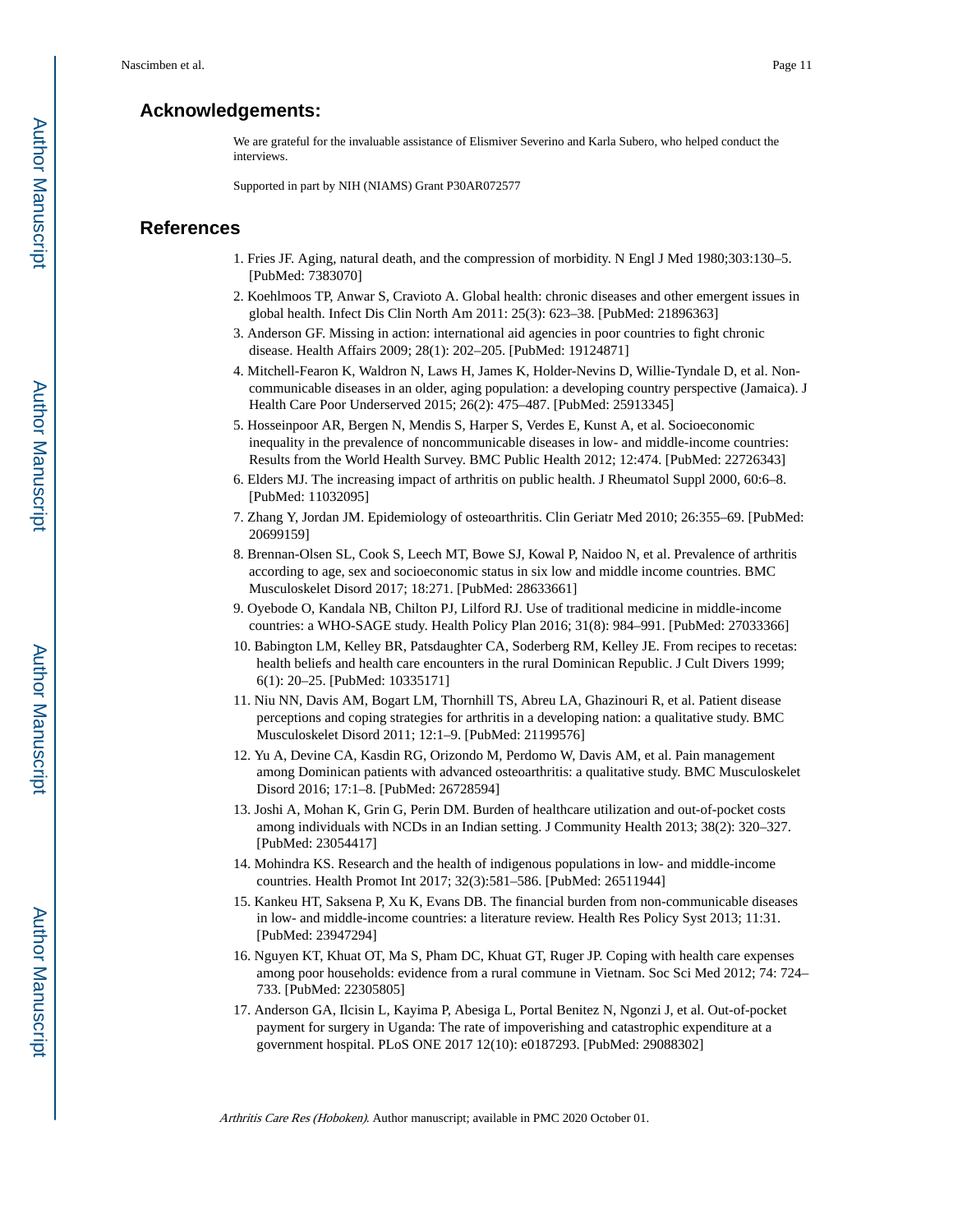- 18. Li Y, Wu Q, Xu L, Legge D, Hao Y, Gao L, et al. Factors affecting catastrophic health expenditure and impoverishment from medical expenses in China: policy implications of universal health insurance. Bull World Health Organ 2012; 90:664–671. [PubMed: 22984311]
- 19. Leive A, Xu K. Coping with out-of-pocket health payments: empirical evidence from 15 African countries. Bull World Health Organ 2008; 86: 849–856. [PubMed: 19030690]
- 20. Heidari P, Cross W, Crawford K. Do out-of-pocket costs affect medication adherence in adults with rheumatoid arthritis? A systematic review. Semin Arthritis Rheum 2018; 48(1):12–21. [PubMed: 29496225]
- 21. Saksena P, Xu K, Elovainio R, Perrot J. Utilization and expenditure at public and private facilities in 39 low-income countries. Trop Med Int Health 2012; 17(1): 23–35. [PubMed: 22008480]
- 22. Barter DM, Agboola SO, Murray MB, Bärnighausen T. Tuberculosis and poverty: the contribution of patient costs in sub-Saharan Africa–a systematic review. BMC Public Health 2012; 12:980. [PubMed: 23150901]
- 23. Tottenborg SS, Lange P, Johnsen SP, Nielsen H, Ingebrigtsen TS, Thomsen RW. Socioeconomic inequalities in adherence to inhaled maintenance medications and clinical prognosis of COPD. Respir Med 2016; 199: 160–167.
- 24. Alsabbagh MH, Lemstra M, Eurich D, Lix LM, Wilson TW, Watson E, et al. Socioeconomic status and nonadherence to antihypertensive drugs: a systematic review and meta-analysis. Value Health 2014; 17(2): 288–296. [PubMed: 24636389]
- 25. Eaddy MT, Cook CL, O'Day K, Burch SP, Cantrell CR. How patient cost-sharing trends affect adherence and outcomes. P T 2012; 37(1): 45–55. [PubMed: 22346336]
- 26. Murota H, Takeuchi S, Sugaya M, Tanioka M, Onozuka D, Hagihara A, et al. Characterization of socioeconomic status of Japanese patients with atopic dermatitis showing poor medical adherence and reasons for drug discontinuation. J Dermatol Sci 2015; 79(3): 279–287. [PubMed: 26255207]
- 27. Bakeera SK, Wamala SP, Galea S, State A, Peterson S, Pariyo GW. Community perceptions and factors influencing utilization of health services in Uganda. Int J Equity Health 2009; 8:25. [PubMed: 19602244]
- 28. Wiernikowski JT, MacLeod S, Working Group on Essential Medicines of the Pediatric Oncology in Developing Countries committee of SIOP. Regulatory and logistical issues influencing access to antineoplastic and supportive care medications for children with cancer in developing countries. Pediatr Blood Cancer 2014; 61: 1513–1517. [PubMed: 24753431]
- 29. Hjelm K, Atwine F. Health-care seeking behavior among persons with diabetes in Uganda: an interview study. BMC Int Health Hum Rights 2011; 11:11. [PubMed: 21943099]
- 30. Pieh-Holder KL, Callahan C, Young P. Qualitative needs assessment: healthcare experiences of underserved populations in Montgomery County, Virginia, USA. Rural and Remote Health 2012; 12: 1816. [PubMed: 22812680]
- 31. Rathe M Dominican Republic: Can universal coverage be achieved?: World Health Report (2010) Background Paper 10 [Report]. World Health Organization 2010.
- 32. The World Factbook: DOMINICAN REPUBLIC. Central Intelligence Agency, Central Intelligence Agency, 23 Jan. 2018, [https://www.cia.gov/library/publications/resources/the-world-factbook/](https://www.cia.gov/library/publications/resources/the-world-factbook/geos/dr.html) [geos/dr.html](https://www.cia.gov/library/publications/resources/the-world-factbook/geos/dr.html)
- 33. Dominican Republic. World Health Organization, World Health Organization, 2018, [www.who.int/](http://www.who.int/countries/dom/en/) [countries/dom/en/.](http://www.who.int/countries/dom/en/)
- 34. GDP Per Capita. World Bank Available at [https://data.worldbank.org/indicator/](https://data.worldbank.org/indicator/NY.GDP.PCAP.CD?locations=DO) [NY.GDP.PCAP.CD?locations=DO](https://data.worldbank.org/indicator/NY.GDP.PCAP.CD?locations=DO) Accessed April 3, 2018.
- 35. Braun V, Clarke V. Using thematic analysis in psychology. Qual Res Psychology 2006; 3(2):77– 101.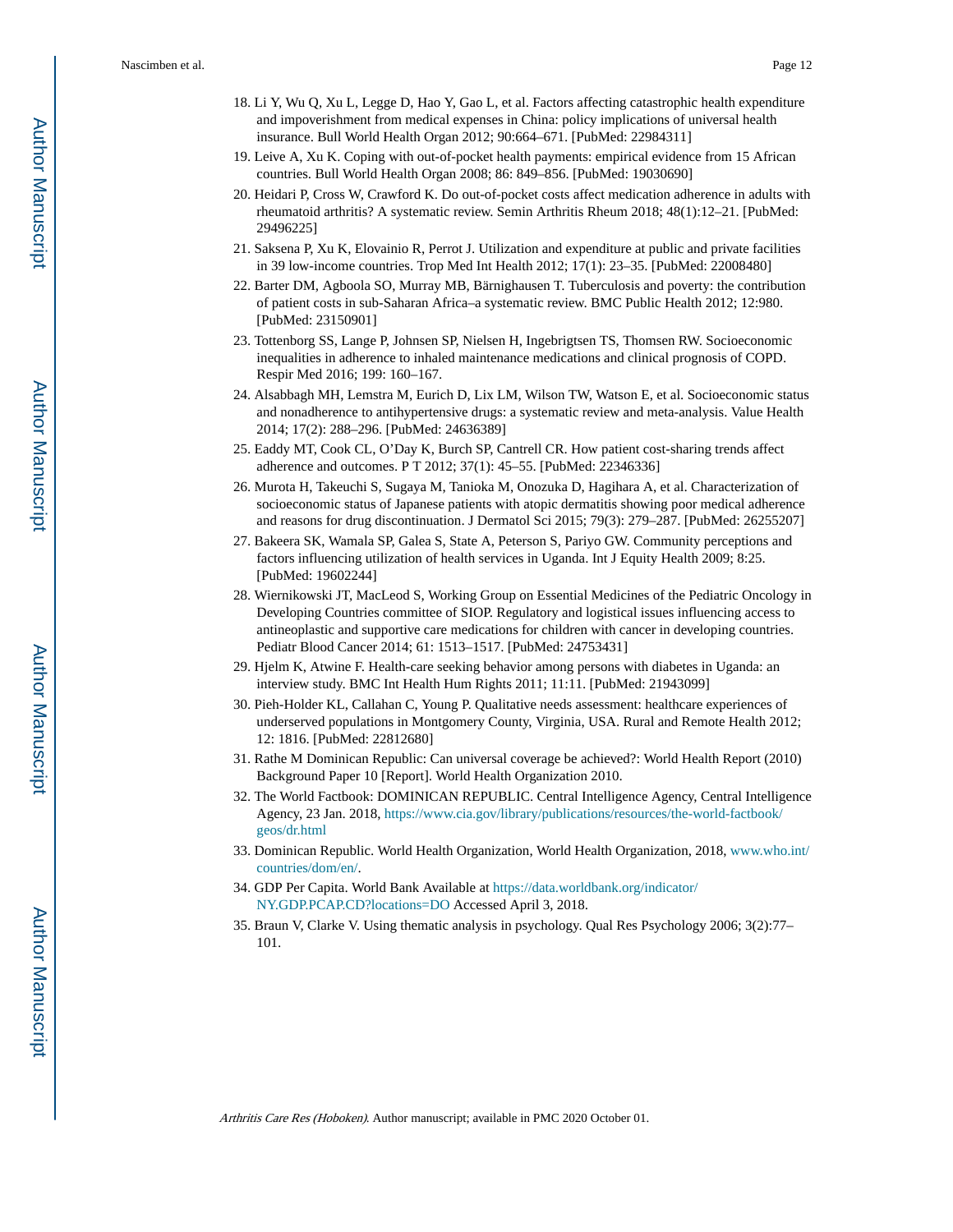# **Significance and Innovations**

- **•** Provided insights into decision-making within a societal context that perpetuates a lack of access to healthcare, in a middle-income country with stark income inequality (Dominican Republic)
- **•** Illuminated a range of strategies used by Dominicans to manage chronic illness when available resources are insufficient for accessing healthcare
- **•** For clinicians working in resource-limited settings, provided insights into strategies that patients may use to manage chronic illness when lacking resources for medications
- **•** Highlighted the need for policies addressing underinsurance and transportation-related barriers to care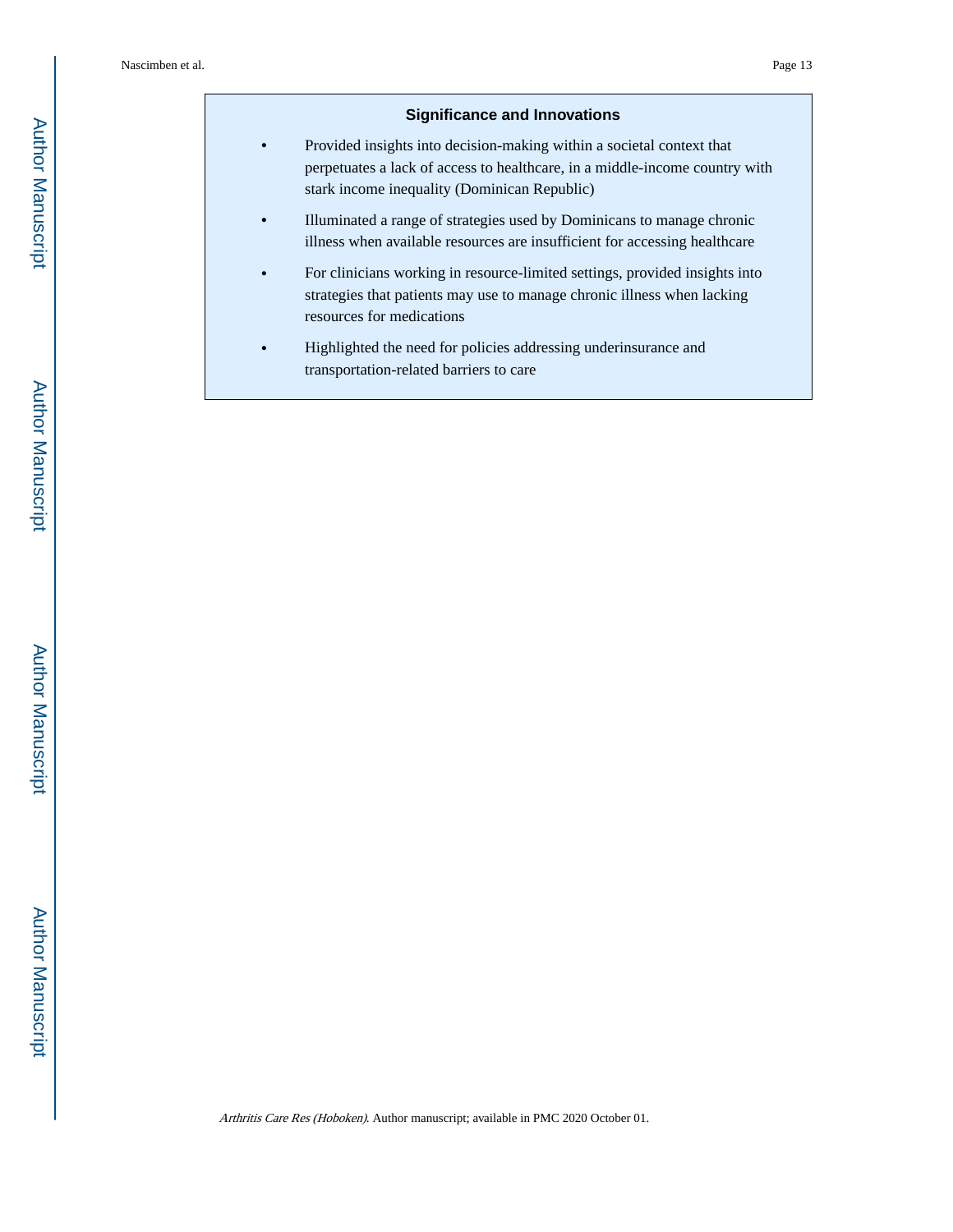

**Figure 1.**  Thematic map